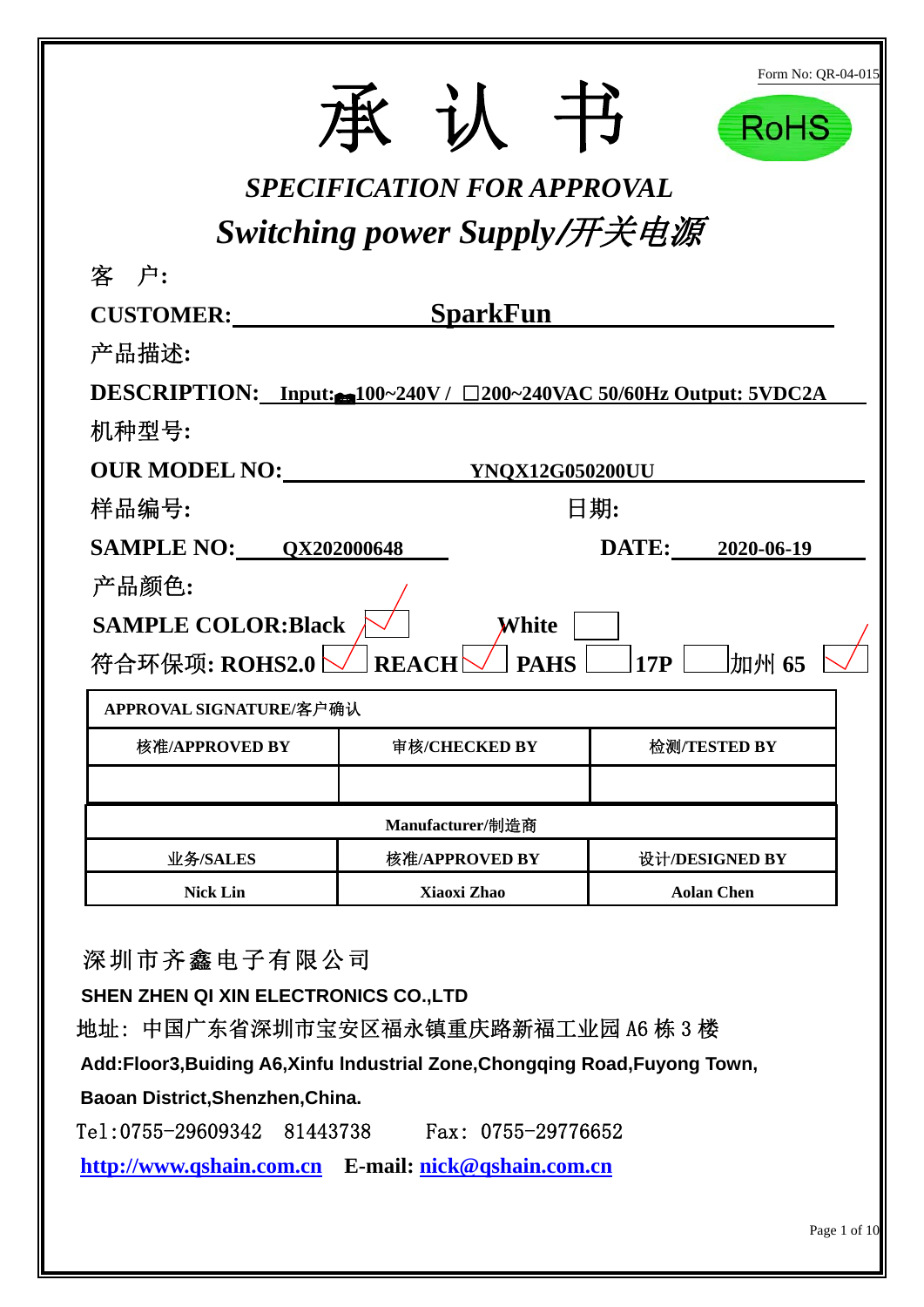## OSHAIN 深 圳 市 齐 鑫 电 子 有 限 公 司 SHEN ZHEN QI XIN ELECTRONICS CO., LTD 型号**/Our model: YNQX12G050200UU**  客户**/Customer:SparkFun**  日期**/Date:2020-06-19**  样品编号**/SAMPLE No:QX202000648**  版本目录**/Rev. List**  版本**/Rev.** 日期**/Date** 描述**/ Description** 制订**/Design**

| A0 | 2020-06-19 | 新版本/New Rev. | <b>CAL</b> |
|----|------------|--------------|------------|
|    |            |              |            |
|    |            |              |            |
|    |            |              |            |
|    |            |              |            |

# **Table of contents**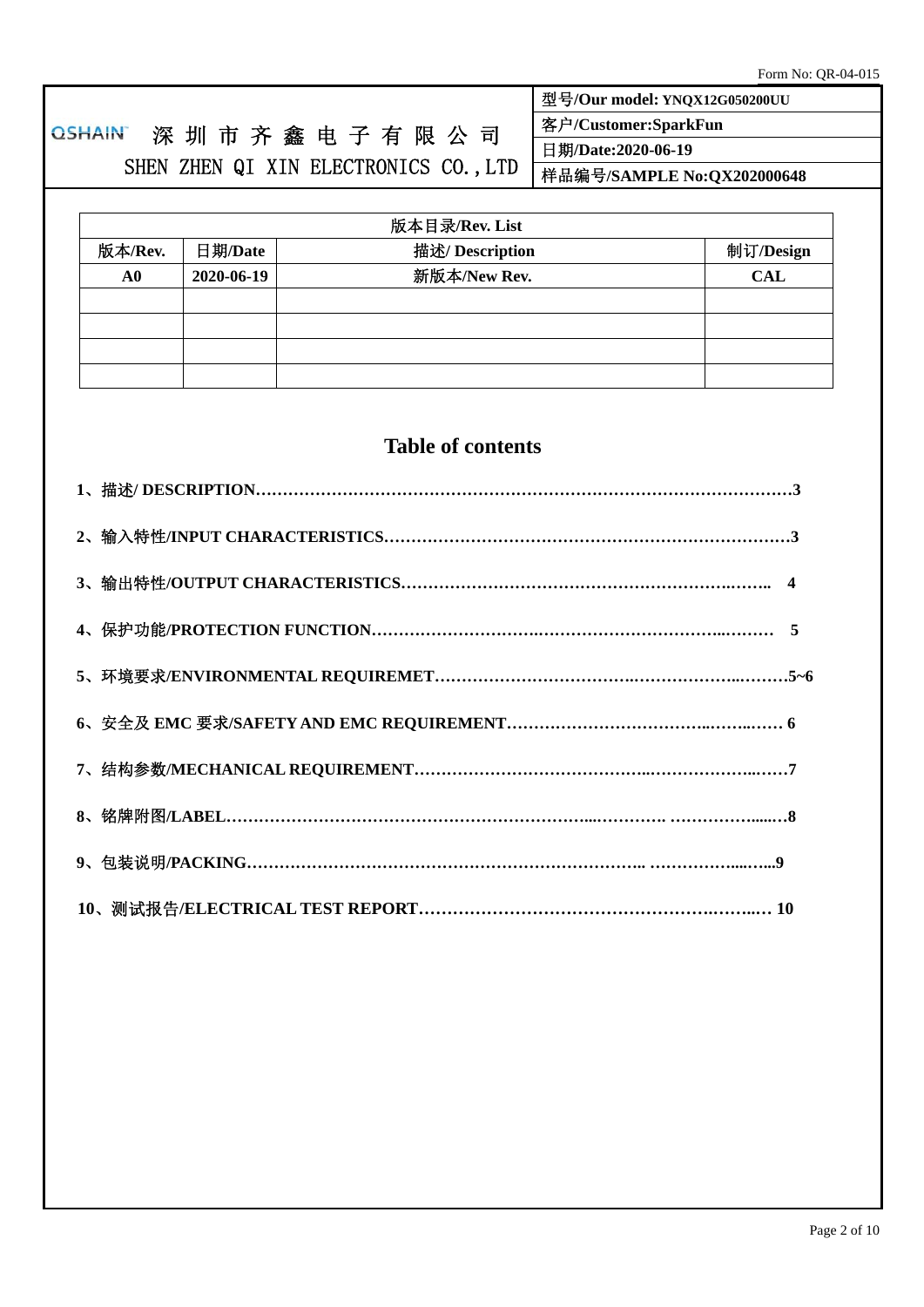|                                                                                                              | Form No: QR-04-015            |  |  |  |  |  |  |  |
|--------------------------------------------------------------------------------------------------------------|-------------------------------|--|--|--|--|--|--|--|
|                                                                                                              | 型号/Our model: YNQX12G050200UU |  |  |  |  |  |  |  |
| 深圳市齐鑫电子有限公司<br><b>QSHAIN</b>                                                                                 | 客户/Customer:SparkFun          |  |  |  |  |  |  |  |
| SHEN ZHEN QI XIN ELECTRONICS CO., LTD                                                                        | 日期/Date:2020-06-19            |  |  |  |  |  |  |  |
|                                                                                                              | 样品编号/SAMPLE No:QX202000648    |  |  |  |  |  |  |  |
| 1、描述/DESCRIPTION:                                                                                            |                               |  |  |  |  |  |  |  |
| 1.1 产品结构/Product Structure:                                                                                  |                               |  |  |  |  |  |  |  |
| ▲ 插墙式\SMPS Adaptor(Wall mount)、□ 桌面式\SMPS Adaptor(Desk-top)、□ 裸板\Open Frame                                  |                               |  |  |  |  |  |  |  |
| 1.2 输出方式\Output Mode:                                                                                        |                               |  |  |  |  |  |  |  |
| <sub>● 恒压</sub> \Constant Voltage、□ 恒流恒压\Constant Voltage & Constant Current                                 |                               |  |  |  |  |  |  |  |
| 1.3 本规格书适应于 YNQX12G050200UU 型号的开关电源.                                                                         |                               |  |  |  |  |  |  |  |
| The purpose of the document is to specify the functional requirements of a 10W switching power supply.       |                               |  |  |  |  |  |  |  |
| 2、输入特性/INPUT CHARACTERISTICS:                                                                                |                               |  |  |  |  |  |  |  |
| 2.1 输入电压/Input Voltage:                                                                                      |                               |  |  |  |  |  |  |  |
| 额定电压/Rated Voltage: <sub>■100~240</sub> Vac / □200~240Vac.                                                   |                               |  |  |  |  |  |  |  |
| 调整范围/Variation Range:90-264Vac.                                                                              |                               |  |  |  |  |  |  |  |
| 2.2 输入频率/Input Frequency:                                                                                    |                               |  |  |  |  |  |  |  |
| 额定频率/ Rated Frequency: 50/60Hz.                                                                              |                               |  |  |  |  |  |  |  |
| 调整频率/Variation Frequency:47-63Hz.                                                                            |                               |  |  |  |  |  |  |  |
| 2.3 输入电流/Input Current:                                                                                      |                               |  |  |  |  |  |  |  |
| 当输入交流电压为额定值的下限电压负载满载时,最大输入交流电流 0.3A.                                                                         |                               |  |  |  |  |  |  |  |
| 0.3Amps max At any input voltage and rated, DC output rated load.                                            |                               |  |  |  |  |  |  |  |
| 2.4 浪涌电流/Inrush Current:                                                                                     |                               |  |  |  |  |  |  |  |
| 当输出为额定负载,环境温度为 25℃,输入 240Vac 冷态起机时将不会损坏.                                                                     |                               |  |  |  |  |  |  |  |
| No damage shall be occurred and the input fuse shall not be blown up, Cold start at 240Vac input, with rated |                               |  |  |  |  |  |  |  |
| load and 25°C ambient.                                                                                       |                               |  |  |  |  |  |  |  |
| 2.5 AC 漏电流/Ac Leakage Current:                                                                               |                               |  |  |  |  |  |  |  |
| □ I 类: 当输入电压 240Vac 时,最大漏电流为 3.5mA                                                                           |                               |  |  |  |  |  |  |  |
| 3.5mA Max.At240Vac input.                                                                                    |                               |  |  |  |  |  |  |  |

### Ⅱ类**:** 当输入电压 **240Vac** 时**,**最大漏电流为 **0.25mA.**

**0.25mA Max.At240Vac input.**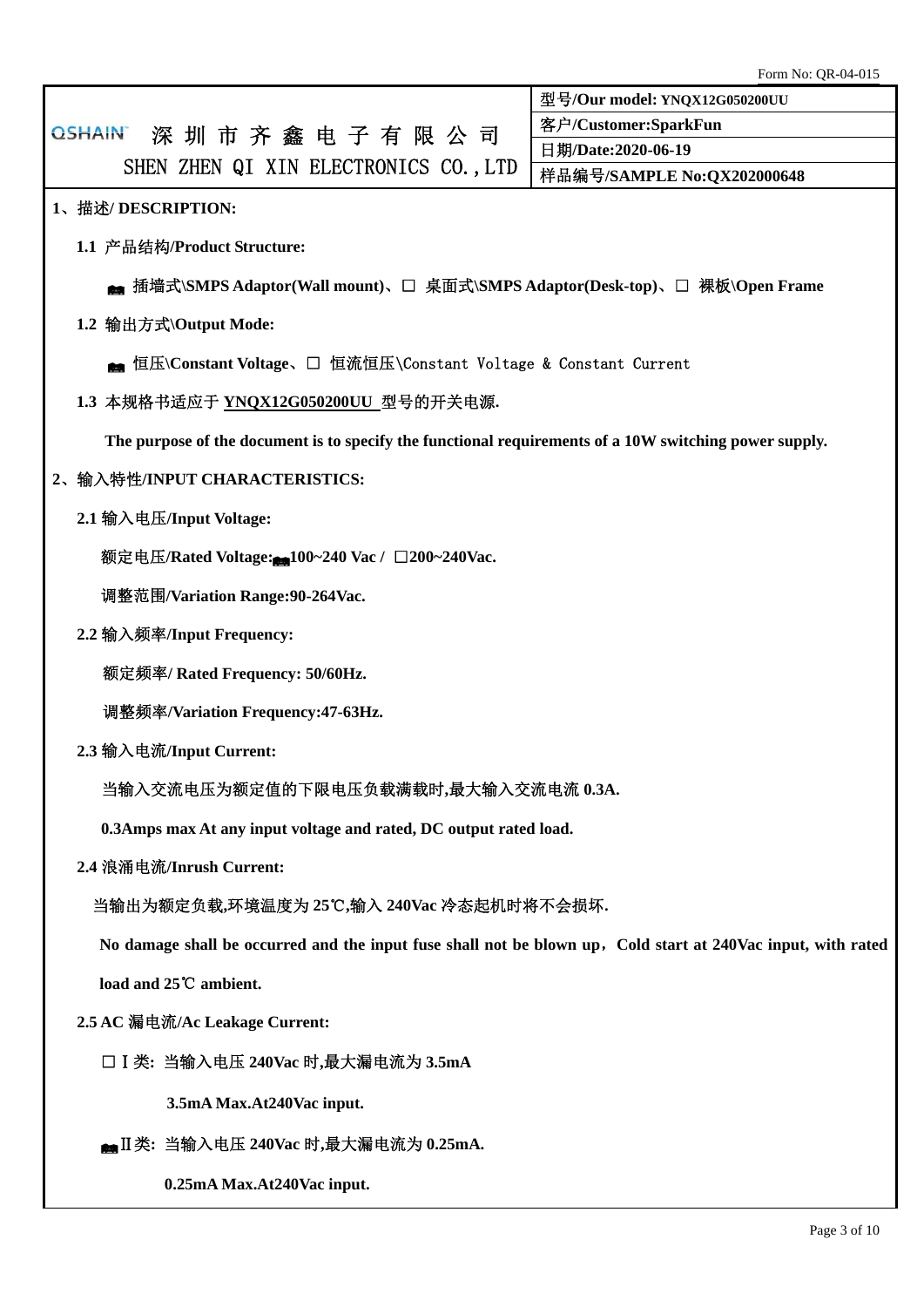| 型号/Our model: YNQX12G050200UU                                                                                       |                                                           |                                                                                     |                    |                        |  |                                                                                                            |  |  |  |  |
|---------------------------------------------------------------------------------------------------------------------|-----------------------------------------------------------|-------------------------------------------------------------------------------------|--------------------|------------------------|--|------------------------------------------------------------------------------------------------------------|--|--|--|--|
|                                                                                                                     |                                                           |                                                                                     |                    | 客户/Customer:SparkFun   |  |                                                                                                            |  |  |  |  |
| <b>QSHAIN</b><br>深圳市齐鑫电子有限公司                                                                                        |                                                           |                                                                                     | 日期/Date:2020-06-19 |                        |  |                                                                                                            |  |  |  |  |
|                                                                                                                     | SHEN ZHEN QI XIN ELECTRONICS CO., LTD                     |                                                                                     |                    |                        |  | 样品编号/SAMPLE No:QX202000648                                                                                 |  |  |  |  |
|                                                                                                                     | 3、输出特性/OUTPUT CHARACTERISTICS:                            |                                                                                     |                    |                        |  |                                                                                                            |  |  |  |  |
|                                                                                                                     | 3.1 输出功率/Power output (AC: 100~240V)                      |                                                                                     |                    |                        |  |                                                                                                            |  |  |  |  |
|                                                                                                                     | 电压<br>最小负载<br>额定负载<br>输出功率<br>峰值功率                        |                                                                                     |                    |                        |  |                                                                                                            |  |  |  |  |
|                                                                                                                     | <b>Voltage</b>                                            | Min. Load                                                                           | Rated. Load        | <b>Peak</b>            |  | <b>Output power</b>                                                                                        |  |  |  |  |
|                                                                                                                     | 5VDC                                                      | 0.01A                                                                               | 2A                 |                        |  | <b>10W</b>                                                                                                 |  |  |  |  |
|                                                                                                                     | 3.2 负载特性,调整率/Combined Load/Line Regulation (AC: 100~240V) |                                                                                     |                    |                        |  |                                                                                                            |  |  |  |  |
|                                                                                                                     | 电压                                                        | 最小负载                                                                                | 额定负载               | 线性调整                   |  | 负载调整                                                                                                       |  |  |  |  |
|                                                                                                                     | <b>Voltage</b>                                            | Min. Load                                                                           | Rated. Load        | <b>Line Regulation</b> |  | <b>Load Regulation</b>                                                                                     |  |  |  |  |
|                                                                                                                     | 5VDC                                                      | 0.01A                                                                               | 2A                 | $\pm 2\%$              |  | $4.7 - 5.3V$                                                                                               |  |  |  |  |
|                                                                                                                     |                                                           | 3.3 纹波和噪音 Ripple and Noise:                                                         |                    |                        |  |                                                                                                            |  |  |  |  |
|                                                                                                                     |                                                           |                                                                                     |                    |                        |  | 测试条件:在输入 115/230Vac 25℃和输出最小及最大负载时,使用示波器带宽为 20MHz 连接到适配器的输出端,                                              |  |  |  |  |
|                                                                                                                     |                                                           | 同时输出端并联一个 47uF 的电解电容和一个 0.1uF 的瓷片电容.                                                |                    |                        |  |                                                                                                            |  |  |  |  |
|                                                                                                                     |                                                           |                                                                                     |                    |                        |  | At 115/230Vac 25℃ input and output Min and Max.Load, the ripple and noise are as follows when measure with |  |  |  |  |
|                                                                                                                     |                                                           | Max.Bandwidth of 20MHz and Parallel 47uF/0.1uF, crossed connected at testing point. |                    |                        |  |                                                                                                            |  |  |  |  |
|                                                                                                                     | 电压<br>最大纹波/最大噪音                                           |                                                                                     |                    |                        |  |                                                                                                            |  |  |  |  |
|                                                                                                                     | <b>Ripple and Noise(Max.)</b><br><b>Voltage</b>           |                                                                                     |                    |                        |  |                                                                                                            |  |  |  |  |
|                                                                                                                     | $+5$ VDC                                                  | $200mV$ p-p                                                                         |                    |                        |  |                                                                                                            |  |  |  |  |
|                                                                                                                     |                                                           | 3.4 启动延迟时间/Turn on delay time:                                                      |                    |                        |  |                                                                                                            |  |  |  |  |
|                                                                                                                     |                                                           | 当输入 115Vac 和输出最大负载时,最大启动时间为 3S.                                                     |                    |                        |  |                                                                                                            |  |  |  |  |
|                                                                                                                     |                                                           | 3Second Max.at 115Vac input and output Max.load.                                    |                    |                        |  |                                                                                                            |  |  |  |  |
|                                                                                                                     | 3.5 上升时间/Rise time:                                       |                                                                                     |                    |                        |  |                                                                                                            |  |  |  |  |
|                                                                                                                     |                                                           | 当输入 115Vac 和输出最大负载时最大时间为 40 mS.                                                     |                    |                        |  |                                                                                                            |  |  |  |  |
|                                                                                                                     |                                                           | 40 mS Max.at 115Vac input and output Max load.                                      |                    |                        |  |                                                                                                            |  |  |  |  |
|                                                                                                                     | 3.6 保持时间/Hold up time:                                    |                                                                                     |                    |                        |  |                                                                                                            |  |  |  |  |
|                                                                                                                     |                                                           | 当输入 115Vac 和输出最大负载时,最小保持时间为 5 mS.                                                   |                    |                        |  |                                                                                                            |  |  |  |  |
|                                                                                                                     | 5 mS Min.at 115Vac input and output Max.Load.             |                                                                                     |                    |                        |  |                                                                                                            |  |  |  |  |
|                                                                                                                     | 3.7 待机功耗/Standby Power:                                   |                                                                                     |                    |                        |  |                                                                                                            |  |  |  |  |
|                                                                                                                     | 当输入 115Vac 60Hz 时 0.1W 最大.                                |                                                                                     |                    |                        |  |                                                                                                            |  |  |  |  |
|                                                                                                                     |                                                           | $0.1W$ Max. at 115Vac 60Hz Io=0 input.                                              |                    |                        |  |                                                                                                            |  |  |  |  |
|                                                                                                                     | 3.8 效率/Efficiency:                                        |                                                                                     |                    |                        |  |                                                                                                            |  |  |  |  |
|                                                                                                                     | 当 115/230Vac 输入电压时, 1/4, 1/2, 3/4 和满载计算平均效率, 最小 78.70%.   |                                                                                     |                    |                        |  |                                                                                                            |  |  |  |  |
| 78.70% MIN, At 115/230Vac input voltage, 1/4, 1/2, 3/4 and full load calculation average efficiency.<br>适配器满足能效 VI. |                                                           |                                                                                     |                    |                        |  |                                                                                                            |  |  |  |  |
|                                                                                                                     | Adapter meet efficiency level VI.                         |                                                                                     |                    |                        |  |                                                                                                            |  |  |  |  |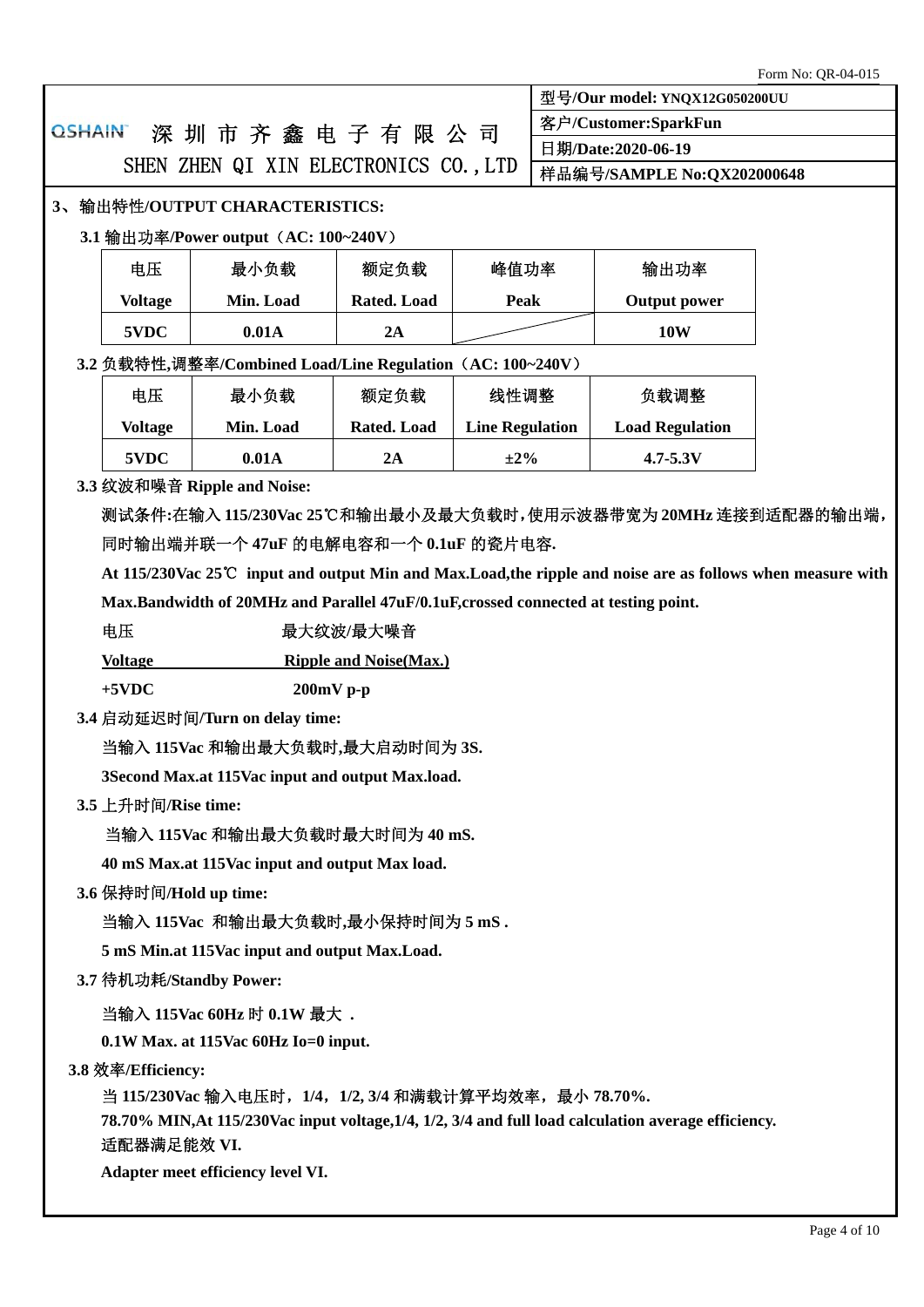|                                                                           | <b>FULLE INO. QR-04-015</b>          |  |  |  |  |  |  |  |
|---------------------------------------------------------------------------|--------------------------------------|--|--|--|--|--|--|--|
|                                                                           | 型号/Our model: YNQX12G050200UU        |  |  |  |  |  |  |  |
| 深圳市齐鑫电子有限公司<br><b>QSHAIN</b>                                              | 客户/Customer:SparkFun                 |  |  |  |  |  |  |  |
| SHEN ZHEN QI XIN ELECTRONICS CO., LTD                                     | 日期/Date:2020-06-19                   |  |  |  |  |  |  |  |
|                                                                           | 样品编号/SAMPLE No:QX202000648           |  |  |  |  |  |  |  |
| 3.9 过冲/Overshoot:                                                         |                                      |  |  |  |  |  |  |  |
| 在电源开启或关闭的时候,最大 15%.                                                       |                                      |  |  |  |  |  |  |  |
| 15% Max. When power supply at turn on or turn off.                        |                                      |  |  |  |  |  |  |  |
| 4、保护功能/PROTECTION FUNCTION:                                               |                                      |  |  |  |  |  |  |  |
|                                                                           | 4.1 短路电路保护/Short circuit protection: |  |  |  |  |  |  |  |
| 该电源供给器在短路解除时能正常工作恢复.                                                      |                                      |  |  |  |  |  |  |  |
| The power supply will be auto recovered when short circuit faults remove. |                                      |  |  |  |  |  |  |  |
| 4.2 过流保护/Over current Protection:                                         |                                      |  |  |  |  |  |  |  |
| 过流故障排除后,电源将自动恢复正常工作.                                                      |                                      |  |  |  |  |  |  |  |
| The power supply will be auto recovered when over current faults remove.  |                                      |  |  |  |  |  |  |  |
| 5、环境要求/ENVIRONMENTAL REQUIREMET:                                          |                                      |  |  |  |  |  |  |  |
| 5.1 工作温度/Operating Temperature:                                           |                                      |  |  |  |  |  |  |  |
| 0℃-40℃,满载,正常工作.                                                           |                                      |  |  |  |  |  |  |  |
| 0℃ to 40℃, Full load, Normal operation.                                   |                                      |  |  |  |  |  |  |  |
| 5.2 储藏温度/Storage Temperature:-20℃ to 60℃                                  |                                      |  |  |  |  |  |  |  |
| 带外壳/With package                                                          |                                      |  |  |  |  |  |  |  |
| 5.3 工作湿度/Relative Humidity:                                               |                                      |  |  |  |  |  |  |  |
| 5%(0℃)~90%(40℃),72 小时,满载,正常工作.                                            |                                      |  |  |  |  |  |  |  |
| 5%(0℃)~90%(40℃)RH,72Hrs,Full load, Normal operating.                      |                                      |  |  |  |  |  |  |  |
| 5.4 振动/Vibration:                                                         |                                      |  |  |  |  |  |  |  |
| 1. 测试标准:国际电工电子委员会                                                         |                                      |  |  |  |  |  |  |  |
| <b>Operating: IEC 721-3-3 3M3</b>                                         |                                      |  |  |  |  |  |  |  |
| $5 - 9$ Hz, $A = 1.5$ mm                                                  |                                      |  |  |  |  |  |  |  |
| 加速度(9~200Hz, Acceleration 5m/S2)                                          |                                      |  |  |  |  |  |  |  |
| 2. 运输/Transportation:                                                     |                                      |  |  |  |  |  |  |  |
| IEC 721-3-2 2M2                                                           |                                      |  |  |  |  |  |  |  |
| 5-9Hz, A=3.5mm                                                            |                                      |  |  |  |  |  |  |  |
| 9~200Hz,加速度 Acceleration=5m/S2                                            |                                      |  |  |  |  |  |  |  |
| 200~500Hz,加速度 Acceleration=15m/S2                                         |                                      |  |  |  |  |  |  |  |
| 3. 轴向振动/Axes,10 cycles per axis.                                          |                                      |  |  |  |  |  |  |  |
| 在测试过程中不能出现永久性的损坏.                                                         |                                      |  |  |  |  |  |  |  |
| No permanent damage may occur during testing.                             |                                      |  |  |  |  |  |  |  |
| 在电源开启和关闭后,样机能够恢复到最初条件.                                                    |                                      |  |  |  |  |  |  |  |
| The SAMPLE has to restore to its original situation after power off/on.   |                                      |  |  |  |  |  |  |  |
|                                                                           |                                      |  |  |  |  |  |  |  |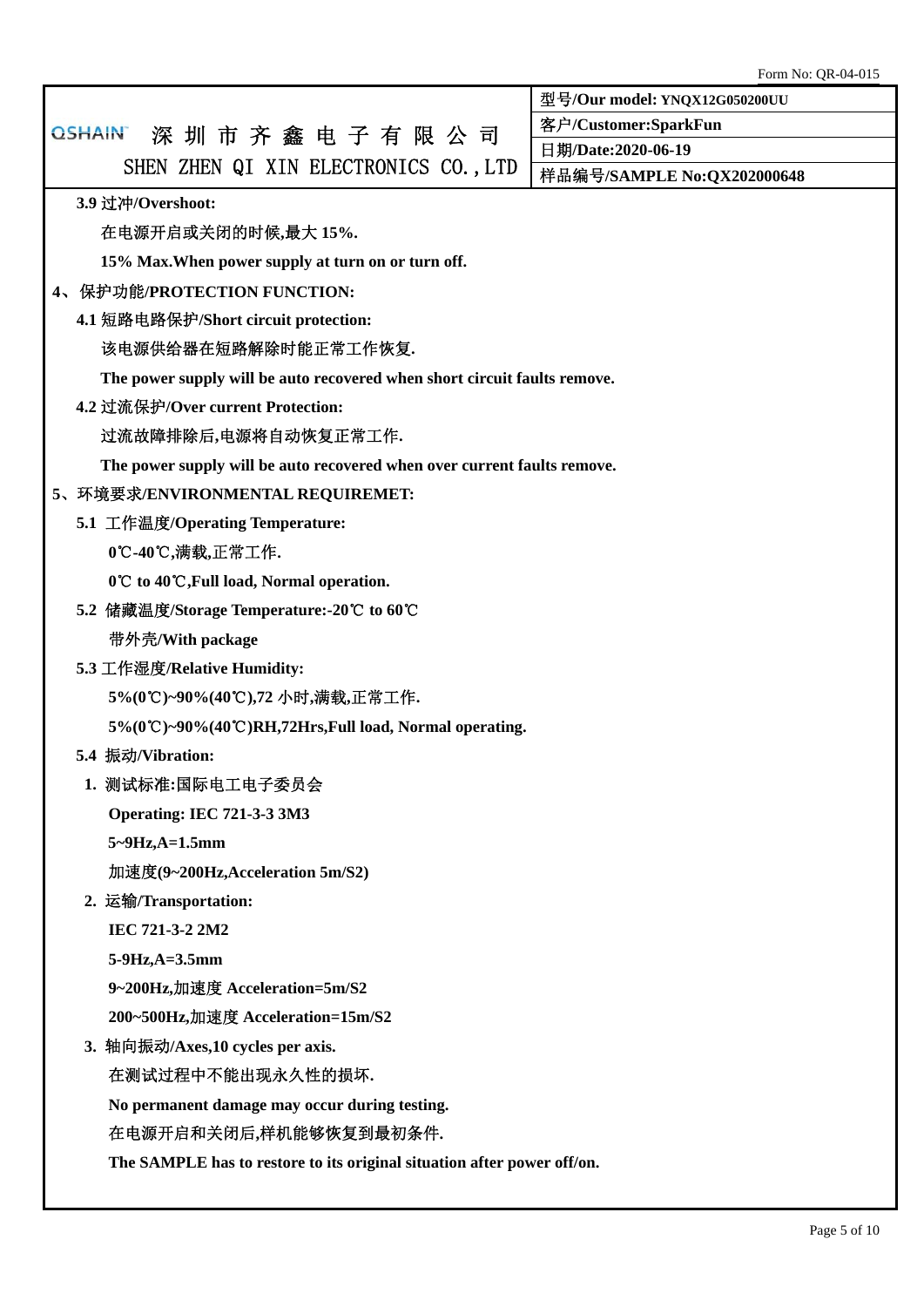Page 6 of 10

# OSHAIN 深 圳 市 齐 鑫 电 子 有 限 公 司 SHEN ZHEN QI XIN ELECTRONICS CO., LTD 客户**/Customer:SparkFun**  日期**/Date:2020-06-19**  样品编号**/SAMPLE No:QX202000648 5.5** 跌落试验**/Dropping Packed:**  跌落高度为 **1000mm; Drop the height is 1000mm.**  测试台面是厚 **13mm** 的夹木板,离地面高 **19-20mm The horizontal surface Consists of hardwood at least 13mm thick,mounted on two layers of plywood each 19mm to 20mm thick,all supported on a concrete or equivalent non-resilient floor. 6**、安全及 **EMC** 要求**/SAFETY AND EMC REQUIREMENT: 6.1** 产品类别**\Classification of Installation:**  □ I 类**\Class I Equipment**、 ■ II类**\Class II Equipment 6.2** 应用领域**\Application Fields: and IT** 类\Information Technology Equipment、 □ AV 类\Audio Video And Similar Electronic Apparatus、 □ 家电类**\Household Electrical Appliances**、□ 灯具类**\Lamps And Lanterns 6.3 Regulatory Standards/** 安规标准**:**  图家/ Country イントリング インタート あたい あたい あたい あたい 标准/Standard □ 中国 / China | □GB4706 | □GB4943 | □GB19510 | □GB8898 □ 欧洲 / Europe □EN61558 □EN60065 □EN60950 □EN62368 □EN60335 □EN61347 □ 英国 / UK │ □BS61558 │ □BS60065 │ □BS60950 │ □BS62368 │ □BS60335 │ □BS61347 美国 / USA □UL1310 □UL60065 UL60950 □UL62368 □澳大利亚和新西兰 /**Australian and New Zealand**  $\Box$ AS/NZS61558  $\Box$ AS/NZS60065  $\Box$ AS/NZS60950 □ 韩国 / Korea | □KC60950 □ 日本 / Japan | □J61558 | □J60950 **6.4** 高压**/DIELECTRIC STRENGTH Hi-Pot:**  □Ⅰ类**:** 初级对次级**/Primary to secondary:1500Vac/5mA/60S for type test.**  初级对 **FG/ Primary to FG: 1500Vac/5mA/60S for type test.**  Ⅱ类**:** 初级对次级**/Primary to secondary: 3000Vac/5mA/60S or 4242Vdc/5mA /60s for type test. 6.5** 绝缘阻抗**/Iusulation resistance:**  初级对次级**/Primary to secondary:20M**Ω **min at 500V DC.**

## **6.6 EMI** 标准**/EMI STANDARD**

**Meets the Limits of/**测试符合

**<3>. GB17625.1-2012. <4>.AS/NZS CISPR32:2015.** 

**<5>.IEC61000-4-5. <6>.IEC61000-4-2.** 

型号**/Our model: YNQX12G050200UU**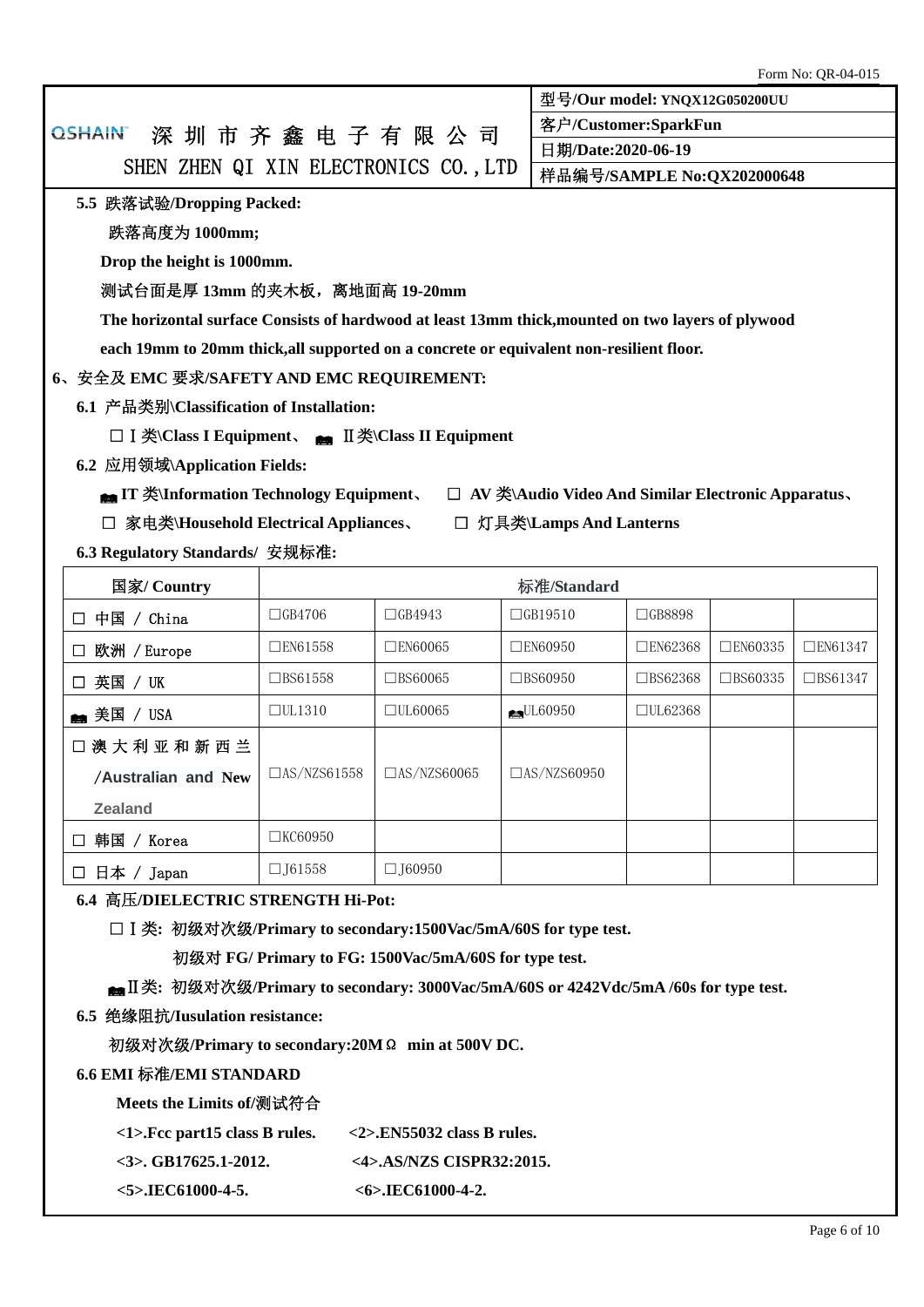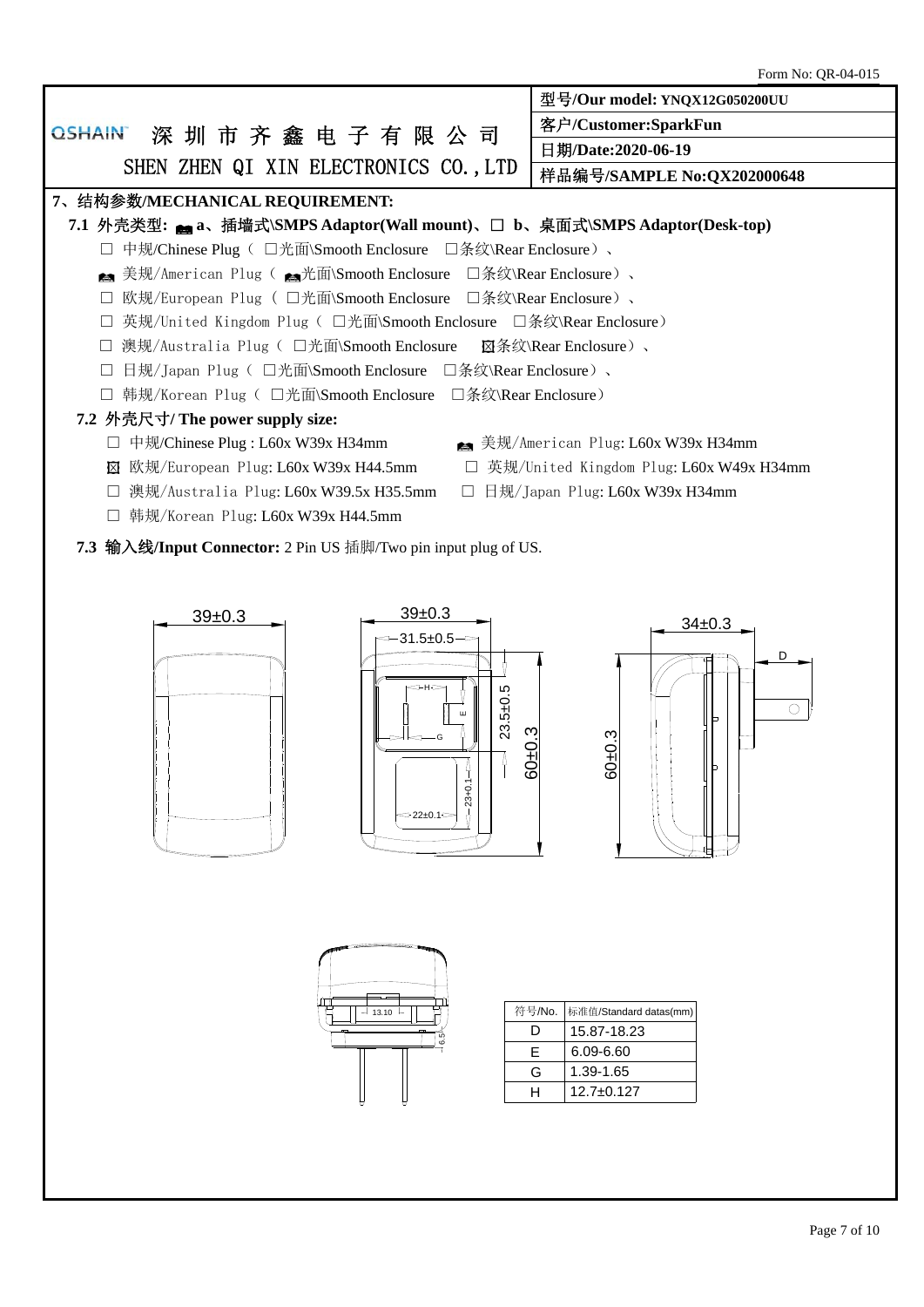

**NOTES:** 

**1.**激光丝印于外壳上 **2.YYWW,YY** 表示年份**,WW** 表示周数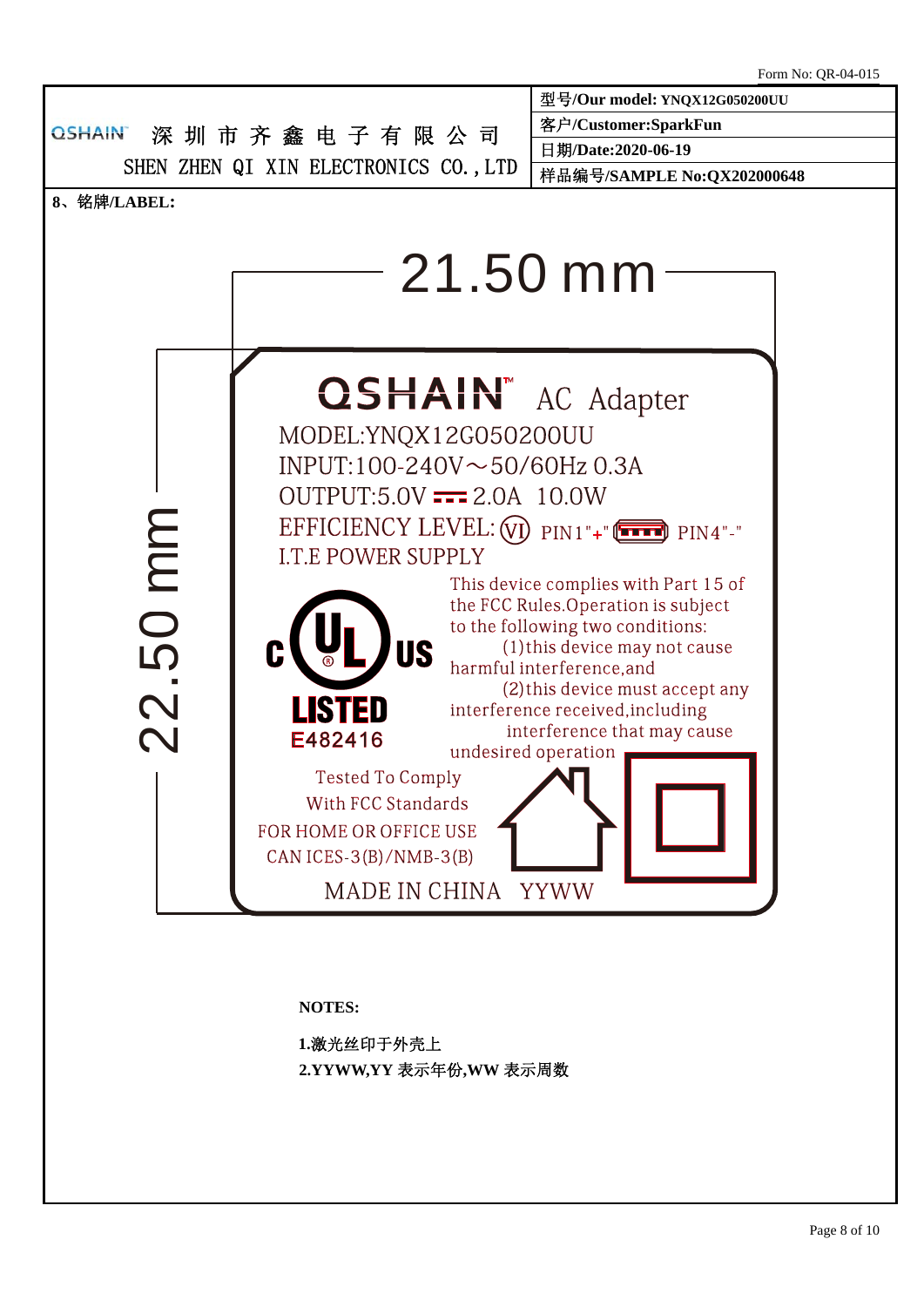